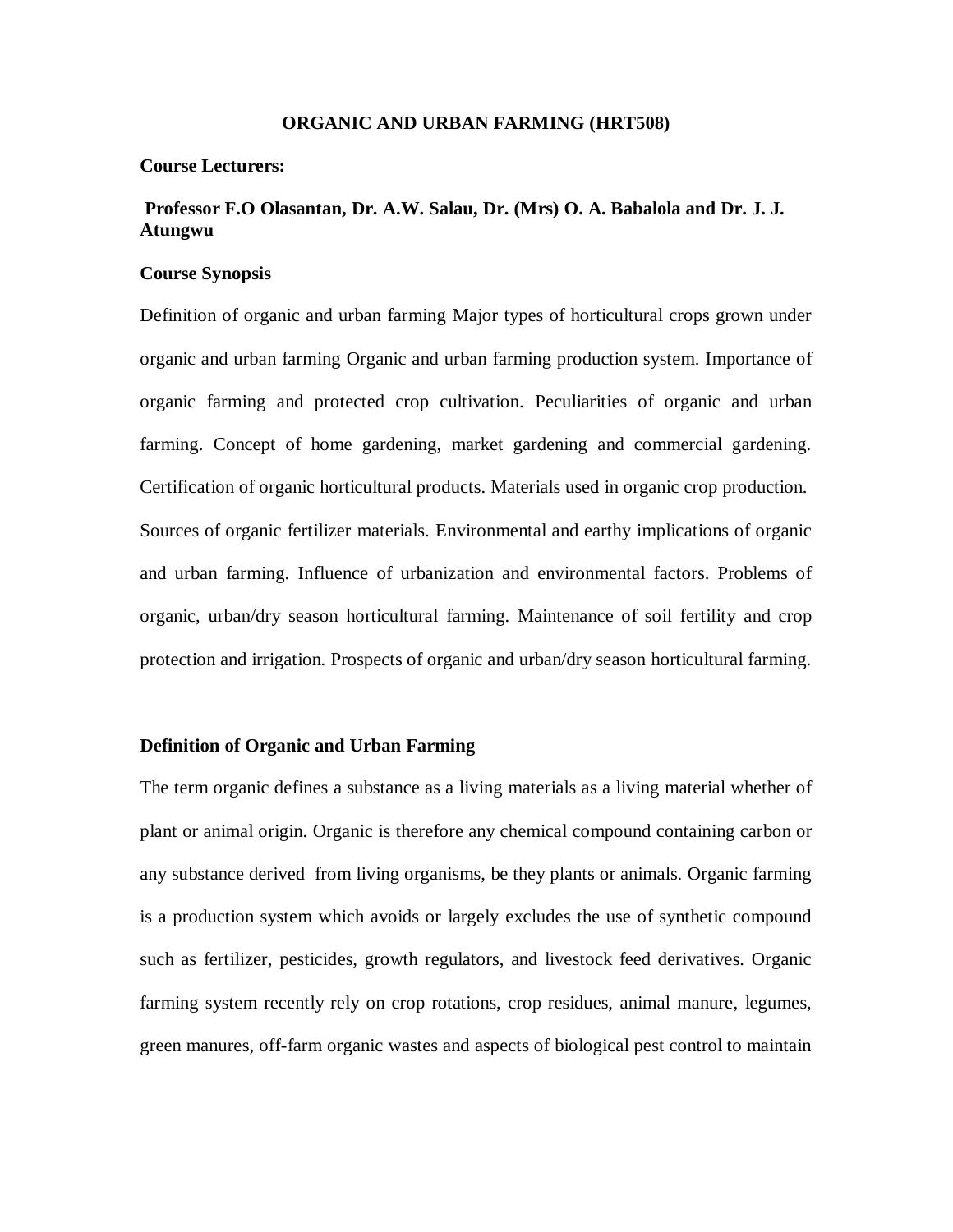soil productivity and tilth, to supply plant nutrient and to control insects, diseases, weeds and other pests.

Urban farming refers to farming activities in a city where particular crops are grown or animals are raised for home consumption and for commercial purposes.

| <b>Conventional Agriculture</b>    |              | <b>Organic Agriculture</b>        |
|------------------------------------|--------------|-----------------------------------|
| 1. Quality:                        | Size, Colour | Taste, nutrient content           |
| 2. Plant nutrition: Urea, NPK, SSP |              | Fallow planting, leguminous cover |
| 3. Pest Control:                   | Synthetic    | <b>Biological</b>                 |
| 4. Weed Control:                   | Herbicides   | Cover crop Mulching               |

# **Distnction between Organic and Conventional Agriculture**

### **The driving force in organic agriculture are:**

**Health Consideration:** Poisonous residues from synthetic agrochemicals, fertilizers, growth regulators are harmful to man.

**Sustainable environment:** Guaranteeing the future safety of the environment/

**Conservation of Bio-Diversity:** Existence of different form of flora in the environment

### **Basic terms in Organic Agriculture**

1**. Certification:** The process of certification is the compliance to agreed set of specification or procedure in handling of organic produce. It is an agreed standard that is transparent and well known to everybody.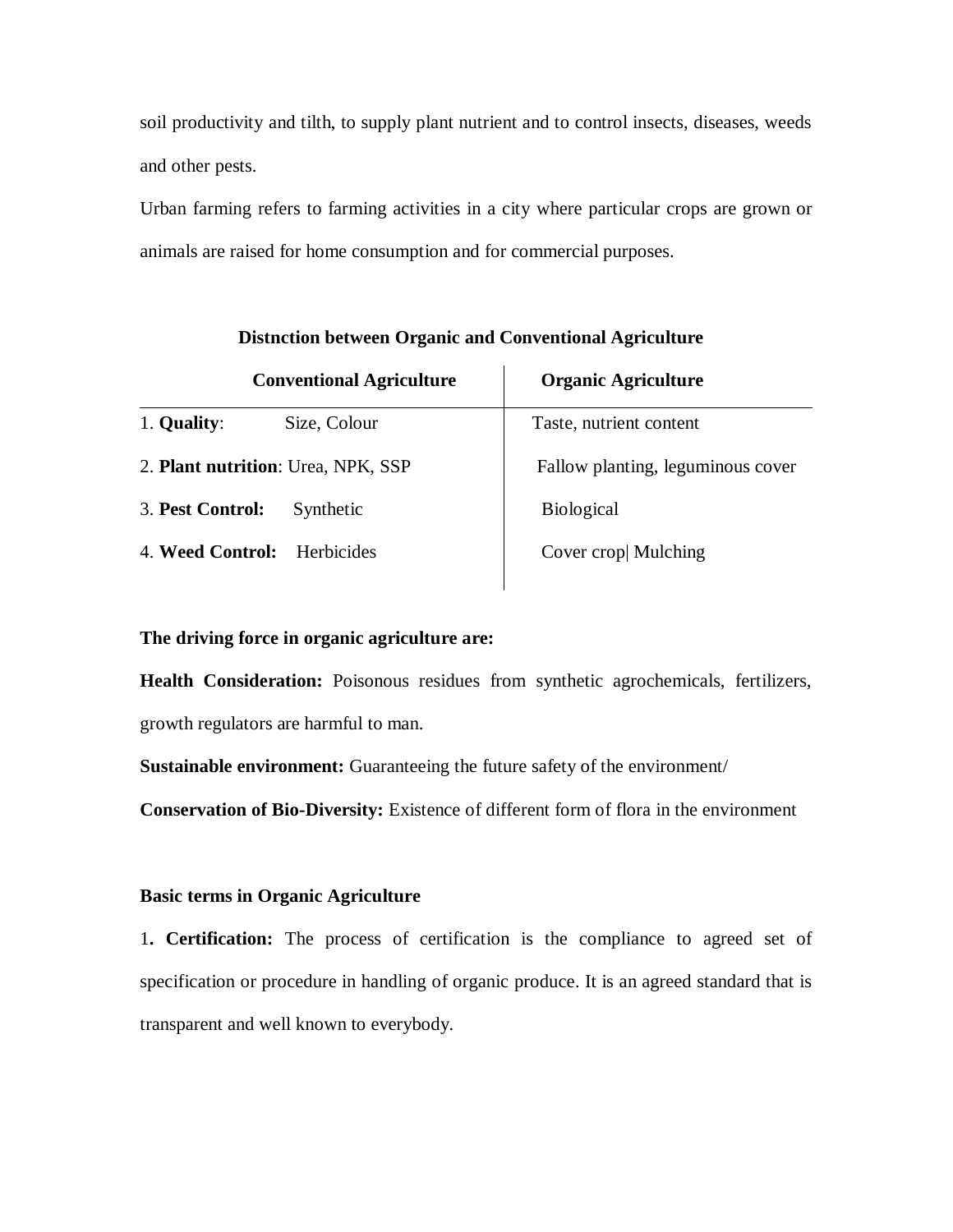2. **Treaceability:** This is the process| ability to track every activity that has gone on the production and handling of food and fibre.

3.. **Eutrophication:** Is a process by which plant growth increases in a pond or lake. It generally promotes excessive plant growth, decay, favour certain weed specie over others and is likely to cause severe reduction in water quality.

4. **Conversion:** is a process by which an enterprice that have been running on a conventional principle moves into organic agriculture.

### **Major types of Horticultural Crops Grown**

These include fruit tree e.g Mango, Coconut, Citrus, Cashew, Pear, apple; Vegetables e.g Leafy vegetables, fruit vegetables, spices; flowers and shade trees.

**Home gardening**: This is the principal source of fresh vegetable supplies for most home. Home gardeners grow various types of local vegetables that supply an important part of family needs.

**Market Gardening:** Its operation goes beyond family needs. It takes care of home consumption and city market. Market gardeners no longer grow local varieties of vegetables, but those which can be most profitably grown. There are competition in production and sales.

**Commercial Production:** This is the principal source of vegetables for big city markets for fresh consumption and seed processing. It is more extensive and specialized than market gardening and area of production is determined primarily by climatic and edaphic factors.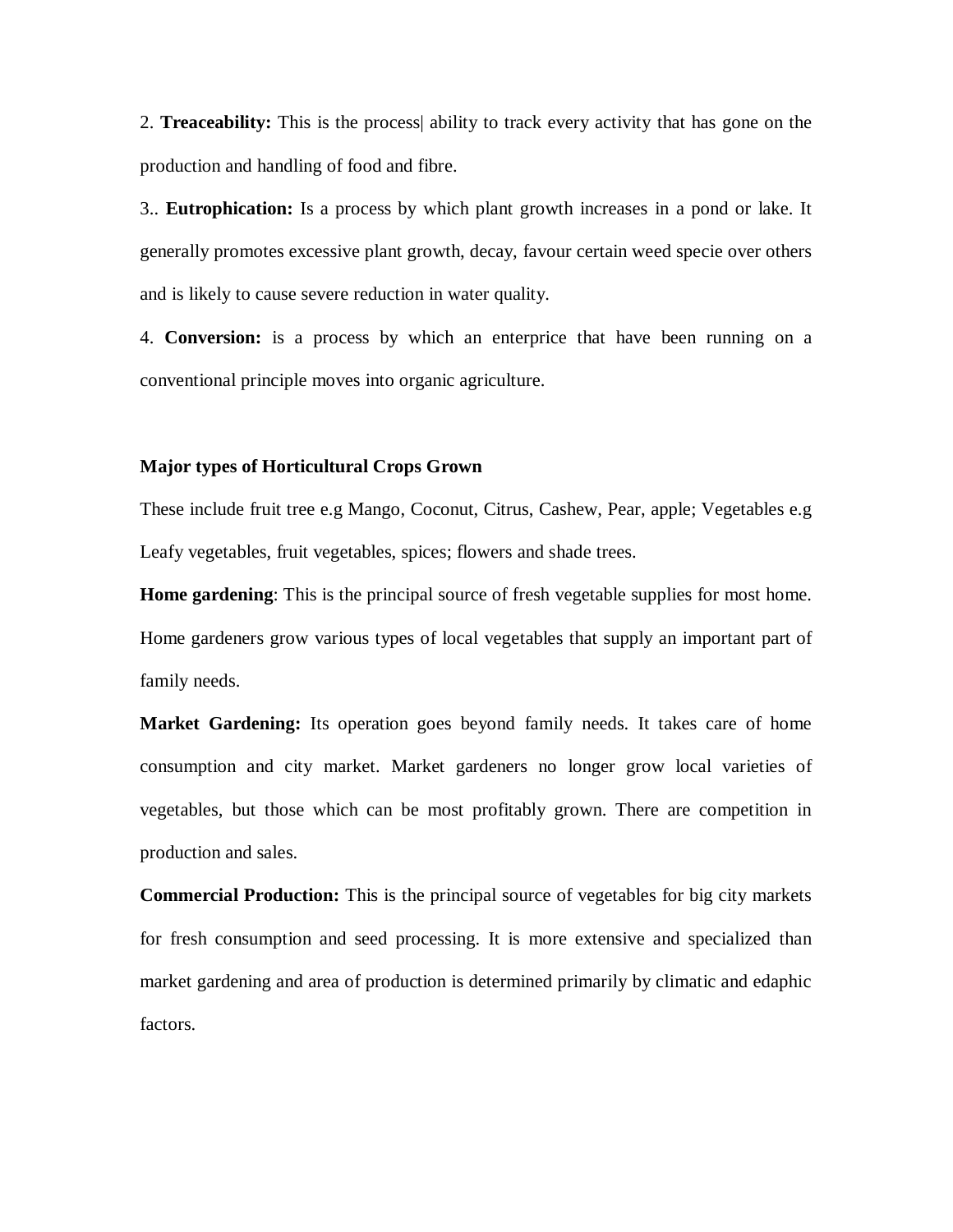### **Production Systems**

**Mixed Farming:** The practice of mixing crops and animals together on the same piece of land.

**Multiple Cropping:**It is the practice of growing two or more crops simultaneously on the same piece of land. Depending on crop intensification and arrangement, multiple cropping can be divided into mixed cropping or intercropping relay intercropping, strip intercropping sequential cropping and crop rotation.

# **Environmental Factors Influencing Organic Agriculture**

These can be classified into Human environmental factor and Material Environmental factor. The two factors operate separately or dependently.

**Human environmental** factors: are made up of economic, institutional and social elements.

**Economic Factors**: Include policy which determine quantities, qualities and distribution of inputs and outputs. It influences the physical infrastructures such as transportation and roads, water and light supply, marketing, e.t.c

**Institutional Factors**: Include the laws of the land, credit and marketing conditions, contractual agreement, property right to land and water, distribution of fertilizer, planting material, grading and taxation.

**Social factors:** It deals with the culture and custom within a community. It determine the types of commodities grown which depends on the taste of the people.

**Material environmental factors**: consist of physical elements such as climate (rainfall,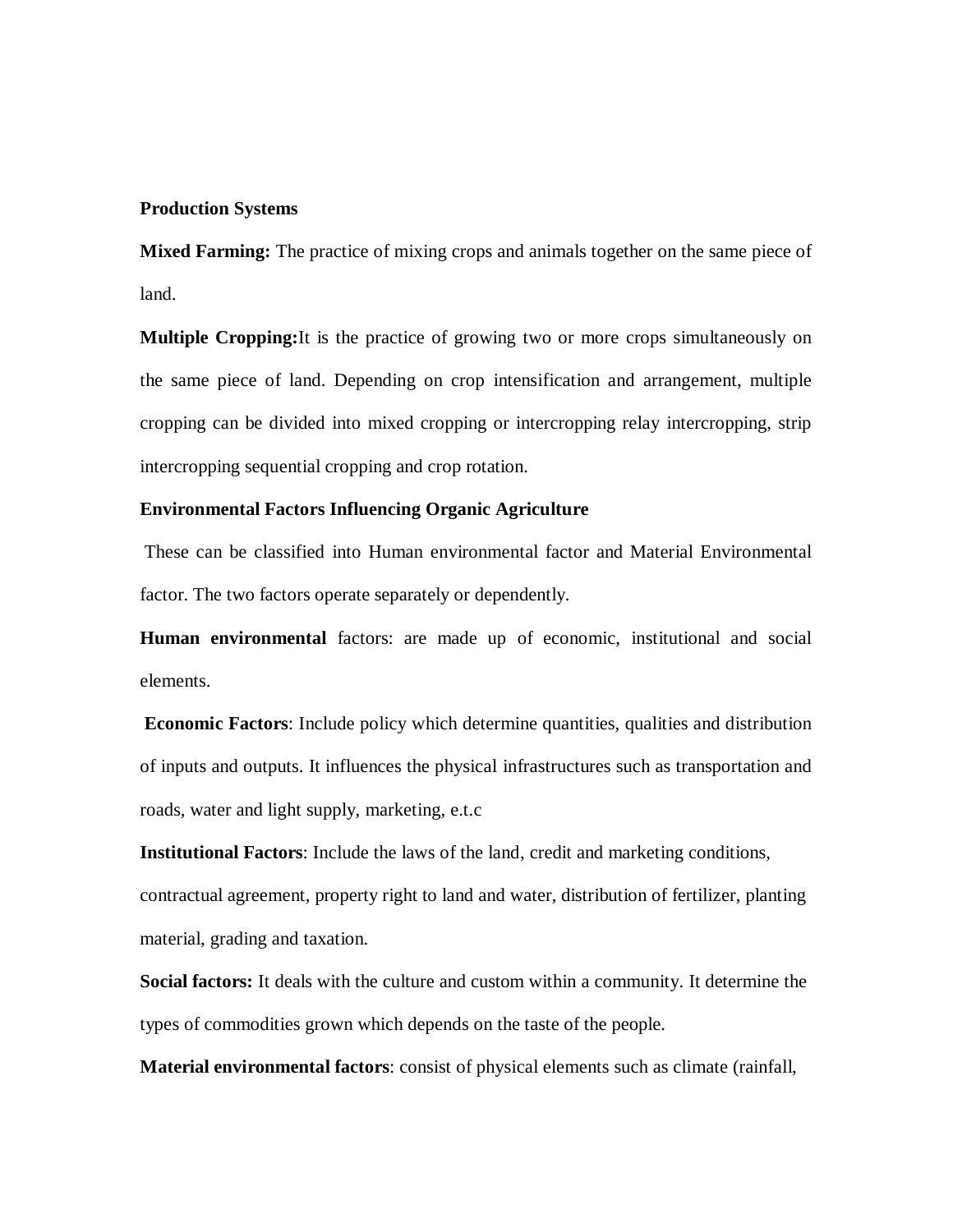temperature, relative humidity, light etc), soil, topography and biological elements (Vegetation, weeds, plants, pests and diseases).

**Urbanization|Socio-ecological factors**: These factors are associated with the demographic growth i.e human population, availability of water, land etc.

# **Problems:Associated with Organic Agriculture**

There are several problems confronting organic and urban farming. These include soil fertility maintenance, weed control strategies, insect pest control strategies, disease control strategies, availability of fertile land in urban areas, source of planting materials processing and storage facilities e.t.c.

# **SOIL FERTILITY MANAGEMENT IN ORGANIC FARMING**

Lecturer: Dr Oluwatoyin Abimbola Babalola Department of Soil Science and Land management, University of Agriculture, Abeokuta.

**Organic farming:** This is a mode of farming which excludes all chemical inputs. To a large extent it is a self sustaining system, when problem arise solution are sought from within the system and external seepages are often avoided. So that the system can be optimally efficient, mixed farming with components of crops, animals and trees is often encouraged.

**Soil fertility management:** A deliberate and careful management of soil fertility is crucial in organic farming. An accurate knowledge of the fertility status of the soil is extremely important and adoption of the appropriate management strategies capable of sustaining the fertility and productivity of the soil is necessary. Adoption of farming practices which can sustain and even increase the level of soil organic matter can be achieved by:

a. Selecting and implementing tillage and cultivation practices that maintain or improve the physical, chemical and biological condition of the soil and minimize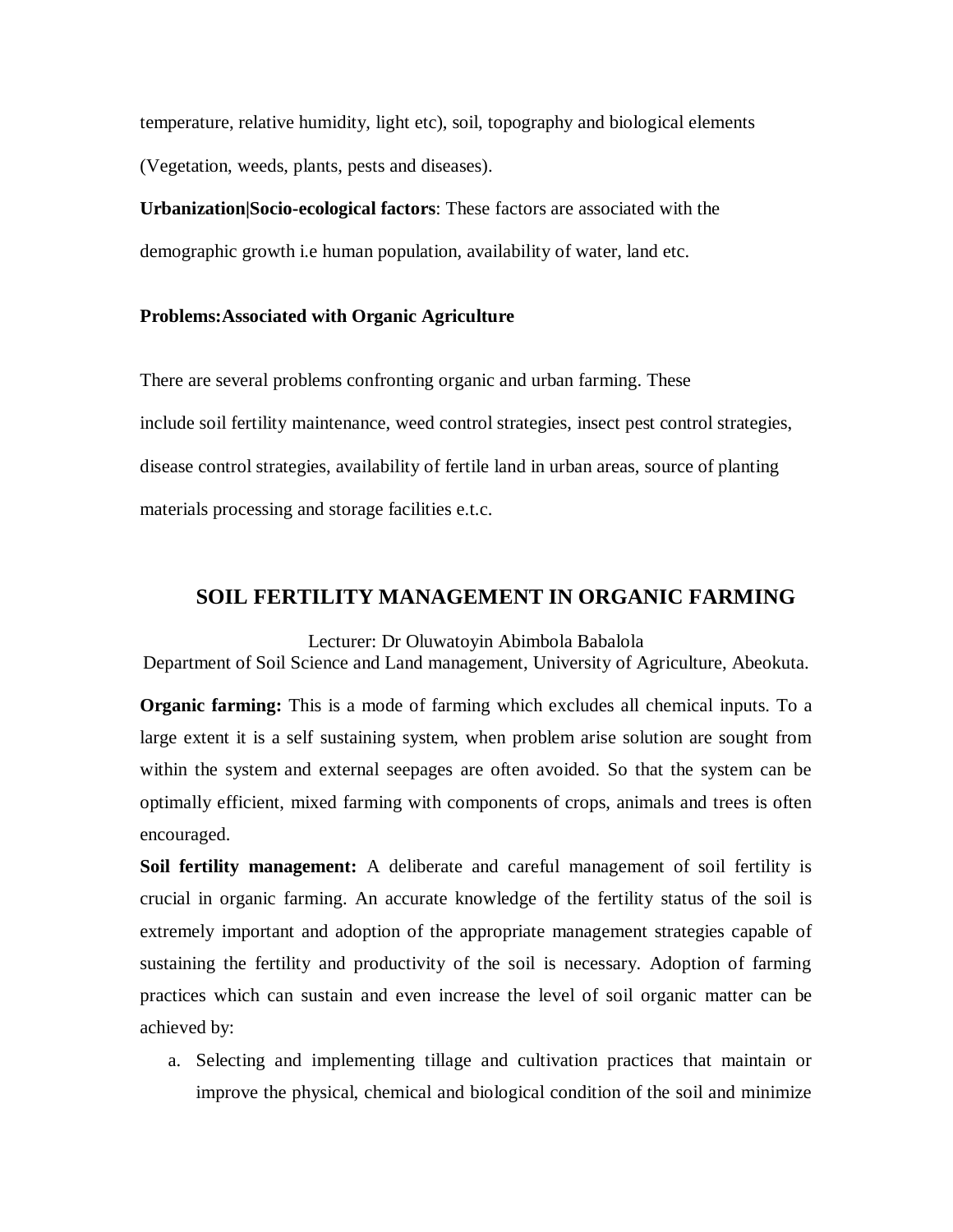soil erosion. In a lay mans language soil physical condition describes the softness, mellowness, workability or tilth of the soil. However in technical term it describes the bulk density, water retention penetrability, water infiltration rate, water holding capacity and porosity of the soil. A soil in good physical condition provides several benefits for crop growth and these include; (i) Plant roots can grow through the soil without restriction (ii) Air, water and nutrients needed by plant and soil organism can move through the soil with ease. (iii) Water from rainfall or irrigation seeps into the soil rather than flow over the soil as run off. (iv) Soil organisms involved in decomposition and mineralization of plant and animal residues are able to thrive and disperse throughout the soil.

Soil chemical properties include the fertility, salinity, acidity and alkalinity of the soil. A soil in good chemical condition has the following characteristics: (i) A near neutral pH. (ii) Sufficient nutrients are available for productive crop growth. (iii) Soil nutrients are in available form for plant uptake but they are held sufficiently not to be easily leached or carried away by run off. (iv) The availability of plant nutrient is sufficiently balanced to promote crop growth and microbial activity. (v) Soil do not contain toxins or heavy metal in concentrations high enough to inhibit the growth of plant and beneficial organisms. (vi) Soil contains enough moisture to facilitate nutrient movement to plant root. (vii) Soil contains sufficient oxygen for the growth of plant and soil organism, (viii) Soil contains relatively high level of organic matter which help them to hold water and nutrient.

Improving soil chemical and physical condition is important for both conventional and organic production, improvement of biological condition of soil is particularly important under organic production system. In lay man's language soil biological conditions is described as earthy smell, soil crumbliness, greasy soil etc. Scientists measure it as microbial biomass, microbial community and rate of decomposition of organic matter. Organic production relies on nutrient release through the decomposition of plant and animal residues. Decomposition is a biological process involving a variety of soil organisms, including beetles and other insects, worms, nematodes, fungi, bacteria, and algae. The following characteristics are indices to the biological health of the soil. (i) The soil is readily broken down and decomposed so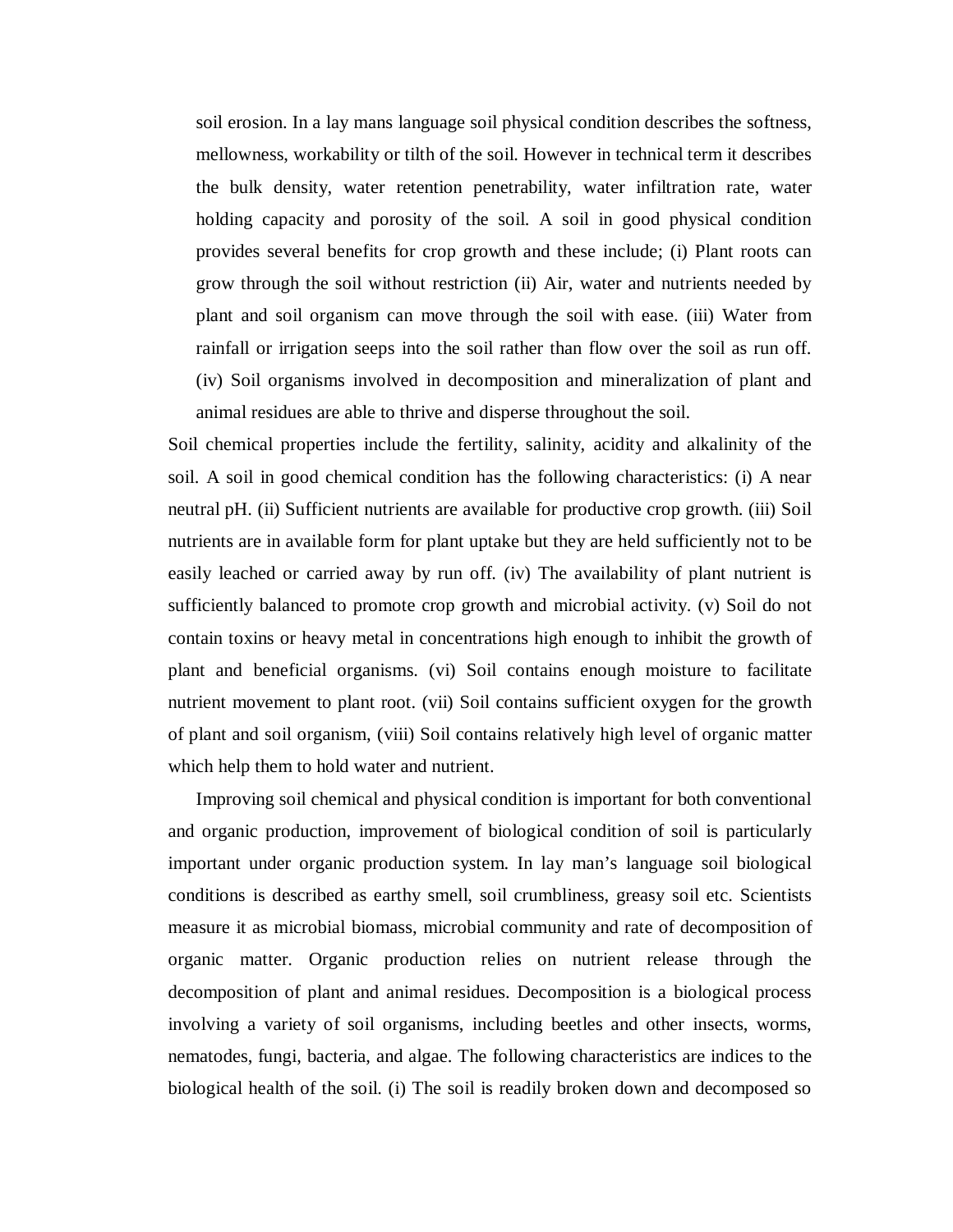that plant nutrients become available. (ii) The soil has a good structure provided by stable organic compounds and decomposed plant and animal remains. (iii) The soil is well aggregated because clumps are held together with fungal threads and bacterial gel. (iv) Legumes form healthy nodules and fix abundant nitrogen. (v) Plants have a relatively high resistance to soil-borne diseases.

b. Soil erosion is the loss of surface soil to forces of wind and water it reduces soil productivity and cause water and air pollution. Minimizing soil erosion is critical for sustainable agricultural production this is because the top layer of soil has physical, chemical and biological properties that are much more favorable for crop production than the lower layers. The top soil contain organic matter than lower layers and this organic matter can both protect the soil against erosion and can be easily lost to it. Tillage is the preparation of land for seeding and transplanting and cultivation practices manage weeds and improve soil erosion and water infiltration. Clean tillage disrupts soil organisms, reducing their numbers and often their diversity. Organic producers must use tillage practices that maintain or improve the physical, chemical and biological properties of soil. These practices will have the following general characteristics. (i) Promote water infiltration. (ii) Minimize soil compaction. (iii) Minimize degradation of soil (iv) Protect soil from the erosive forces of wind and water (v) Minimally disrupt the habitat of beneficial soil organisms. (vi). Return or add plant and animal residue to soil to serve as food and energy sources to soil organisms. Practices that can be used to reduce soil disturbance, provide residue cover and protect the soil surface from erosion and organic matter loss include (a) Minimum tillage (b) Undercutter or roll-chopper tillage (c) Mulch tillage or mulching with organic materials (d) Promoting rapid growth of crop canopy (e) Flame weeding. Choice of the appropriate tillage and cultivation implements depends on the location of farm, the soil type the crop, time of the year, weather conditions in a particular year.

 According to national organic program rule of United States, Section 205. 203. the physical, chemical and biological properties of soil can be improved or maintained by using cover crops, green manures, compost mulch, high residue crops and perennial crops.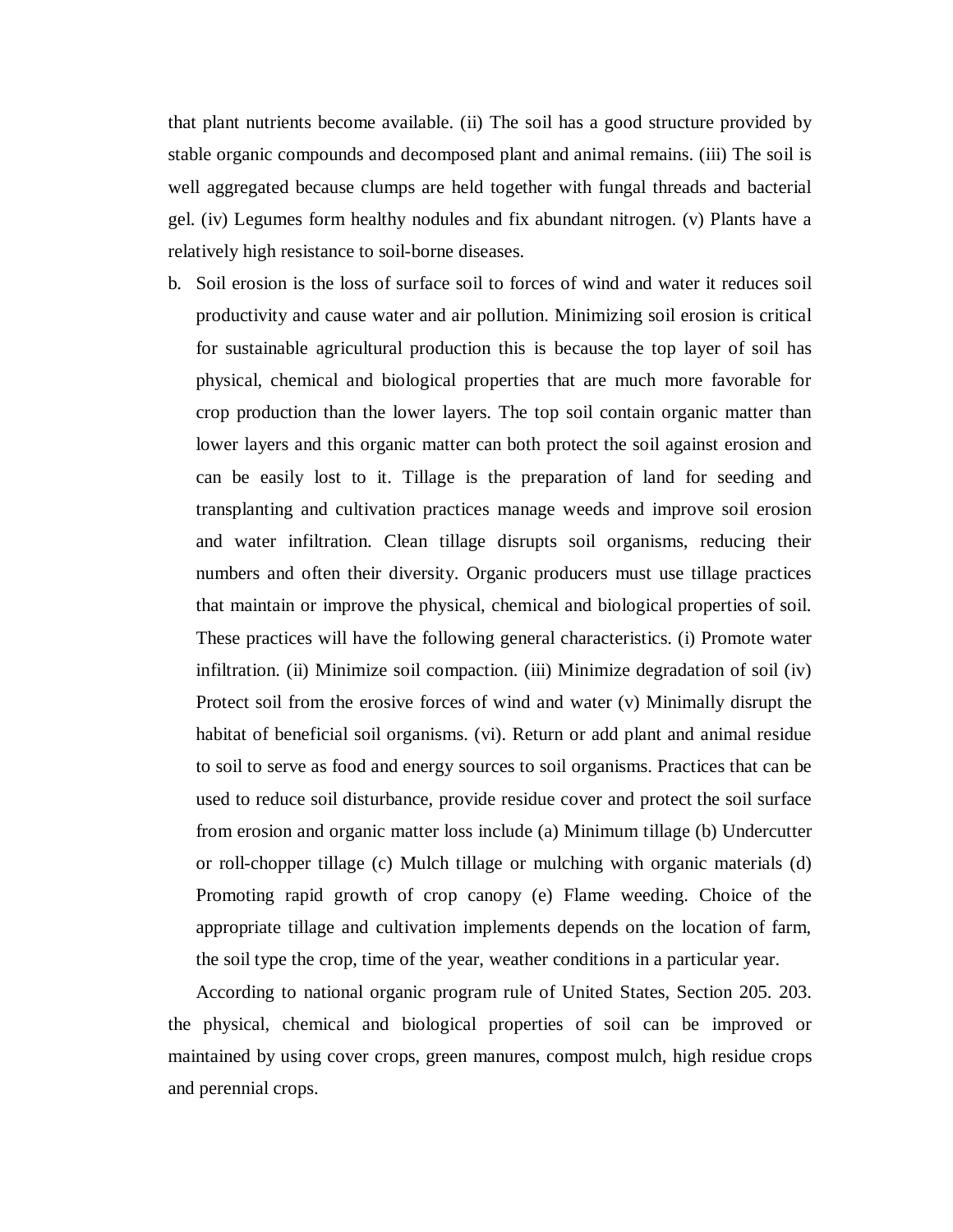### **Crop rotation and cover cropping**

In a well managed cropping system, crop rotations and cover crops can provide the benefits of cultivation and compensate for many of its negative impacts. When legumes are included in the rotation and/or used as cover crops added benefits are derived from legume nitrogen fixation. Rotating crops can suppress weeds and when crops with different planting dates, rooting habits, length of production, cultivation and harvesting requirements are planted the crops are better equipped to compete with weeds. Cover crops effectively reduce weed pressure by occupying the space and using the light, water and nutrients that would otherwise be available to weeds. Cover crops can be cut or incorporated to soil prior to planting main crop. The residue left after cutting provides a cover over soil surface that suppresses germination of weed seeds and increases soil organic matter. Plant and animal materials must be used to manage crop nutrients and soil fertility and water quality is protected by growing crops that immobilize excess nutrients. Thereby reducing the potential for nutrient to be leached beyond the root zone into ground water or carried away by runoff into streams or lakes. For example rye can tie up large quantity of nitrate. The use of cover crop is particularly important in sandy soil. Plant available nutrients in organic systems include mineral nutrients, mineralized nutrients from plant and animal residues, nutrients held in microbial biomass, and nutrients that are being mineralized.

Crop rotation is the planting of different crops in sequence, sometime the crops are together for part of their life cycle. The benefit of crop rotation is determined by the choice of crops. Growing the same crop continuously on the same field depletes the soil of nutrients required by that crop due to nutrient mining. Usually a high nutrient demanding crop is followed by a crop with low nutrient requirement or a legume, which by its nitrogen fixing ability is able to replenish some of the nutrients taken up by the previous crop. In addition to this, crop with different rooting system can also be combined so that soil nutrients at different depths are efficiently utilized.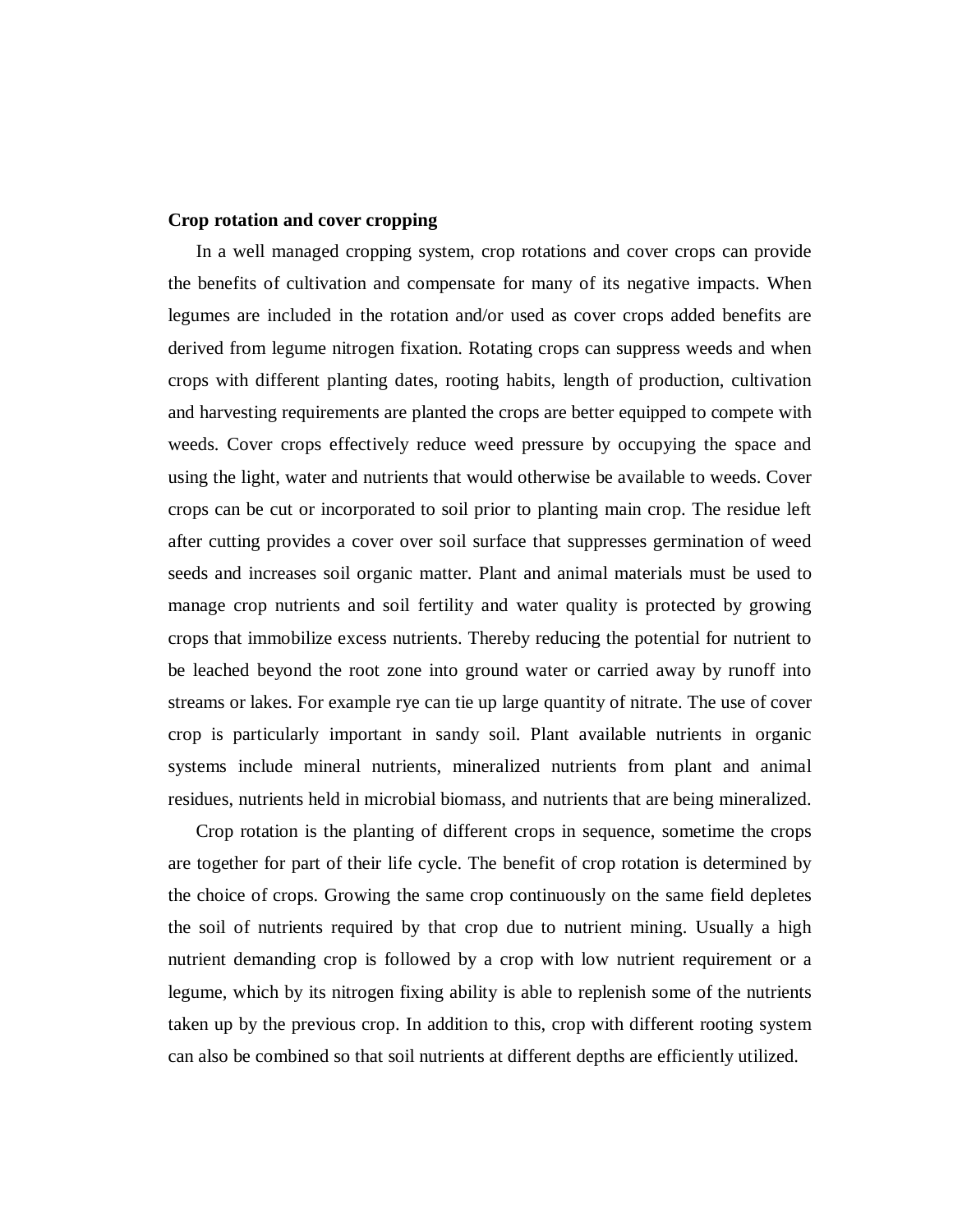Moreover, crop rotation is a cultural system used to control pest and diseases that can become established in the soil over time. Changing of crop in a sequence tend to reduce the population level of the pest. This is because plants within the same taxonomic family tend to have similar pests and pathogen, by regularly changing the planting location the pest cycle can be broken or limited. For example root knot nematode can be greatly reduced by growing a crop that is not a host to it thus making it possible to grow a crop that is susceptible to it the following season. Also crop rotation also help to brake the cycle of weed, this is because some weeds are associated with particular crops and when a different crop is planted the incidence of that weed is reduced or eliminated. This is useful to the principle of organic agriculture that does not permit the use of synthetic pesticides. A general effect of crop rotation is that there is geographic mixture of crop which can slow down the build up of pest and disease during the cropping season. The different crop can also reduce the adverse effect of weather for the individual farmer, by requiring crops to be planted and harvested at different times and more land can be cultivated with the same amount of machinery and labor. The choice and sequence of rotation depends on the soil, climate and precipitation which also determine the type of crop that may be cultivated. Other aspects of farming such as marketing and economics of production must also be considered.

Soil management practices such as zero or reduced tillage can be supplemented by specific crop rotation methods to reduce rain drop impact, sediment detachment, sediment transport and soil loss (Unger and McCalla, 1980.). Protection against soil loss is however maximized with the rotation method that leaves the greatest mass of stubble on the surface of the soil (Ross and Freebain, 1985). The additional residue added by rotation with crops with substantial biomass will enhance soil structure, stubble cover prevent detachment and disruption of soil aggregates that cause macropores to block, infiltration to decrease and runoff to increase (Loch and Foley, 1994). This significantly improves resilience of soil when subjected to periods of erosion and stress.

Crop rotation also affects the timing and length of period that a field is subjected to fallow (Huang, 2003). This is very important because depending on the region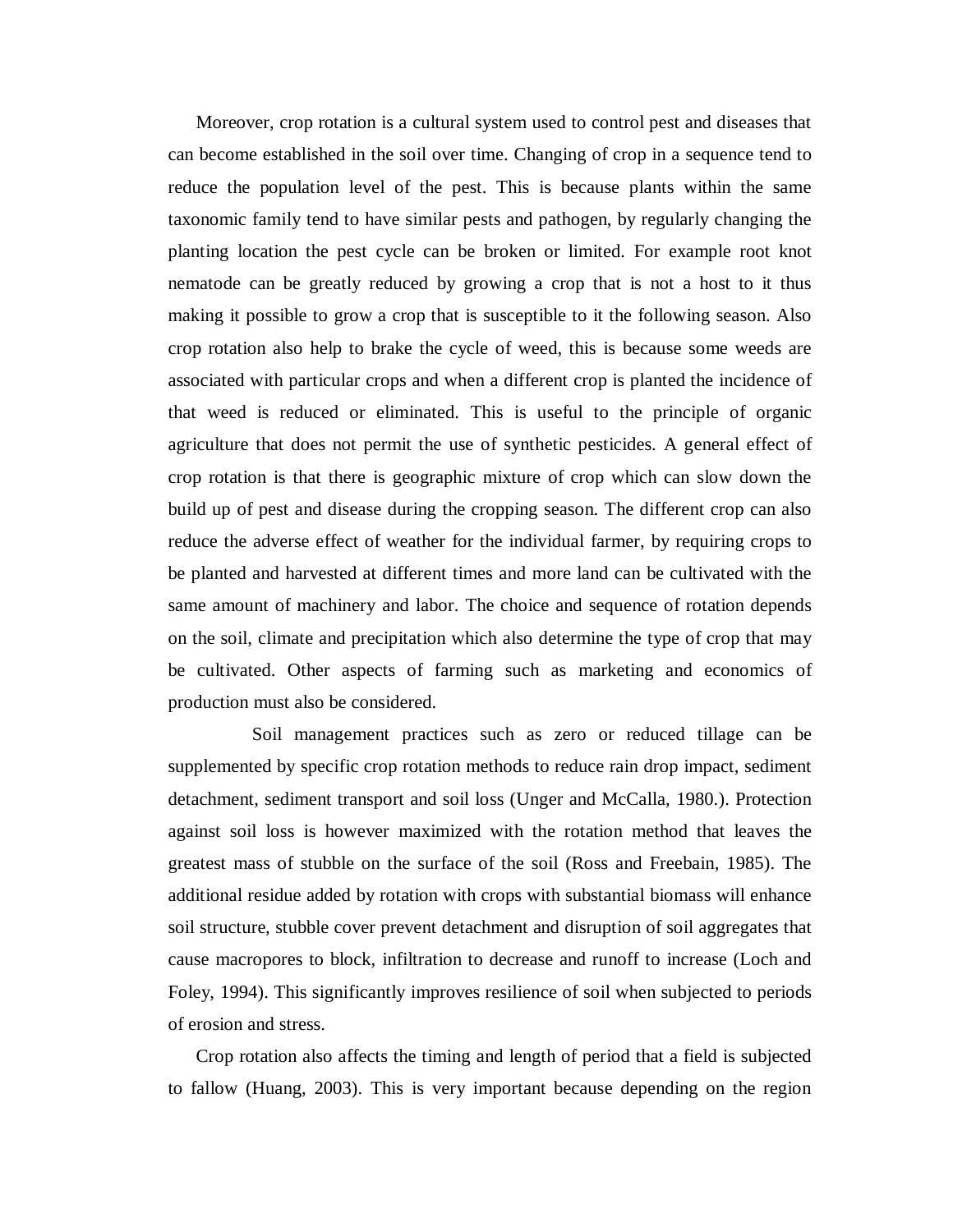climate, a field could be very vulnerable to erosion when under fallow. Therefore efficient fallow management is essential in reducing erosion in a cropping system. Zero tillage is a fundamental management that promotes stubble retention under longer unplanned fallow when crop cannot be planted (Carrol et al 1997).

### **Green Manures**

A green manure is a type of cover crop grown primarily to add nutrient to the soil. It is grown for a specific period then plowed under and incorporated into the soil. Green manure usually performs multiple functions that include soil improvement and protection. Legume green manures contain nitrogen fixing bacteria in their root nodules that can fix atmospheric nitrogen into forms that plant can use. Green manure increases the organic matter in the soil thereby improving water retention, infiltration, aeration and other soil characteristics. The root systems of some green manure grow deep into the soil and bring up nutrients unavailable to shallow rooted crops. Common cover crop functions of weed suppression and prevention of erosion are often considered when selecting crop for green manuring.

# **Agroforestry**

Agroforestry is a collective name for land-use systems in which woody perennials such as trees and shrubs are grown in association with herbaceous plants such as crops and pastures and or livestock in a spatial arrangement, a rotation or both. In which there are both ecological and economic interactions between the tree and the non-tree component of the system. This is the cultivation of trees and crops together. The term suggests a deliberate cultivation of trees within an agricultural setting rather than a forestry simply for wood production. This system evolved as a replacement to shifting cultivation for the regeneration of soil fertility and the slash and burn practice. Although agroforestry is not restricted to the use of nitrogen fixing trees, these however have a special role particularly on degraded lands. Nodulating legumes such as members of the family of Papilonoideae, (Flemingia, Gliricidia and Sesbania) and mimosoideae (eg Acacia, Calliandra, Faidherbia, Leucaena and Prosopis), non nodulating legume trees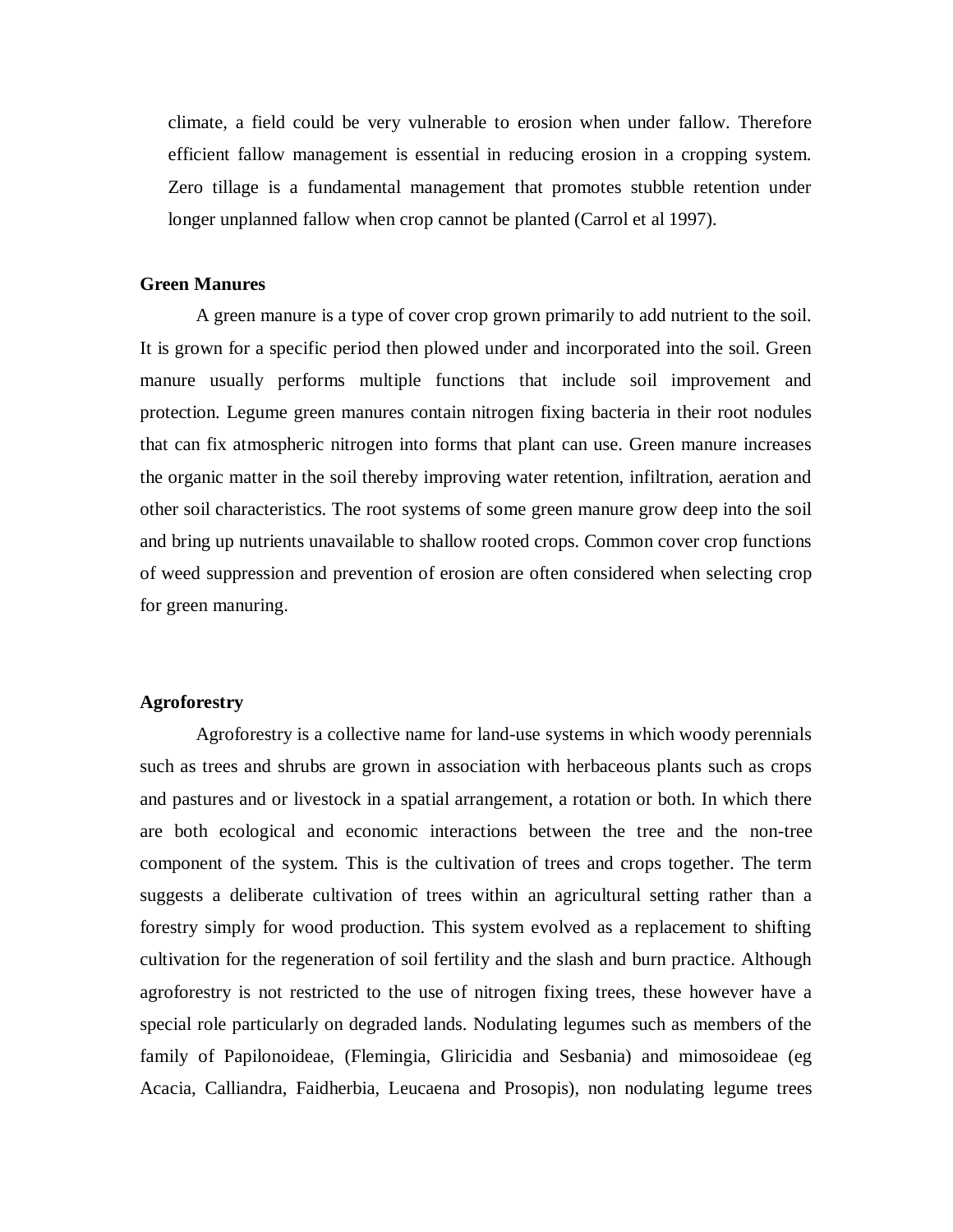such as Caesalpinioideae (eg Cassia and Senna) and actinorhizal (eg Alnus and Casaurina) are used in agroforestry.

### **Compost**

Composting is the biological decomposition and stabilization of organic material. The process produces a final product that is stable, free of pathogens and viable plant seeds and can be applied to the soil. As the product stabilizes, odours are reduced and pathogens eliminated. Composting is necessary for reducing bulkiness of material and maintaining the integrity of the pile, it enhances the usefulness of by-products as fertilizer privately and commercially. It is receiving attention as an alternative manure management practice due to increase pressures to reduce impact on the environment. Benefits derived from compost include; reduces mass and volume thereby lowering hauling costs, reduces odour, pathogens are destroyed, kills weed seeds, improves transportability, it is a soil conditioner, improves nutrient qualities, nutrients from compost are released slowly and steadily, decrease pollutants, stabilizes the volatile nitrogen into large protein particles thereby reducing losses, applied to soil when convenient, saleable product and increases water retention of soil.

Compost has numerous agronomic and horticultural uses which include, as a soil amendment, fertilizer supplement, top dressing for pastures and hay crops, mulch for homes and gardens and a potting mix in potted plants. In these examples, the compost increases the water and nutrient retention of soil, provides a porous soil structure for roots to grow in, increases the organic matter and decreases the bulk density or penetration resistance of soil.

### **Composting:**

This is the deliberate biological and chemical decomposition and conversion of organic or plant residues for the purpose of producing humus. This process takes place under controlled conditions in heaps or pits. Composting is a method of recycling organic matter it helps to improve the chemical, physical and biological conditions of the soil. Depending on the situations and site, composting can also solve various problems associated with the management of plant residues, eg (a) disease and pests including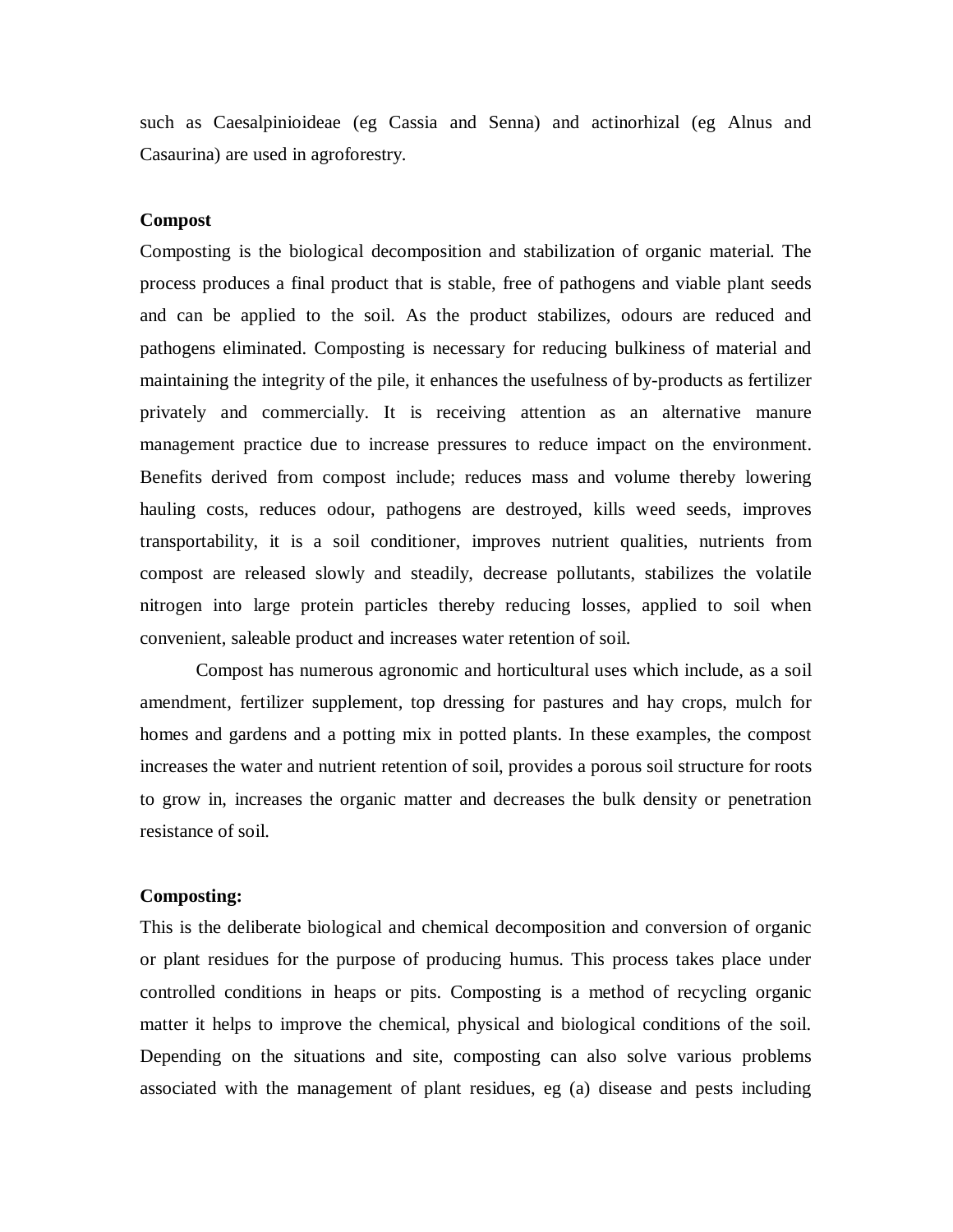weed seeds are destroyed by the high temperatures that develop in good compost during the composting process. (b) Viruses are also destroyed provided a sufficiently high temperature is attained in the compost heap. (c) Nesting and breeding of rodents in scattered heaps of plant litter can be prevented by composting such residues. (d) Plowing fresh material into the soil as green manure in wet season on soil where water tend to stagnate leading to substantial nitrogen loss under the semi-anaerobic condition or constant leaching, composting such biomass help to prevent this. (e) When plant residues with high C/N or C/P ratio eg grain straw is plowed into the soil it temporarily fixes N or P in the soil thereby inhibiting plant growth. This can be avoided by composting the residues preferably with other green, N-rich materials. This reduces the C/N ratio and breaks down inhibitors to produce humus which can be easily applied as fertilizer. The alternative solution of burning the plant residues would entail losing valuable organic matter and nitrogen.

The end product of the composting process is a fertilizer with valuable properties and multiple functions including:

- (i) Nutrient function: nutrients are stored by being adsorbed into the organic matter into the tissues of the microorganisms, into their waste products and into the humus compounds themselves. Therefore compost is a slow release fertilizer, the nutrient content of which varies according to the raw material and composting method used.
- (ii) Improving soil structure: The soil structure improves due to increase in the percentage organic matter. This leads to improvement in the physical properties of the soil eg bulk density is reduced, aeration is improved, water holding capacity also increases.
- (iii) Stimulation of soil organisms: Adding humus increases the biological activity of the soil. It improves water holding capacity and crumb formation, promotes infiltration, protects soil against erosion and facilitates the spread and penetration of plant roots.
- (iv) Strengthening resistance: It has been frequently observed that crops fertilized with compost are more resistant to pests than those which have either been given mineral fertilizer or with no fertilizer at all.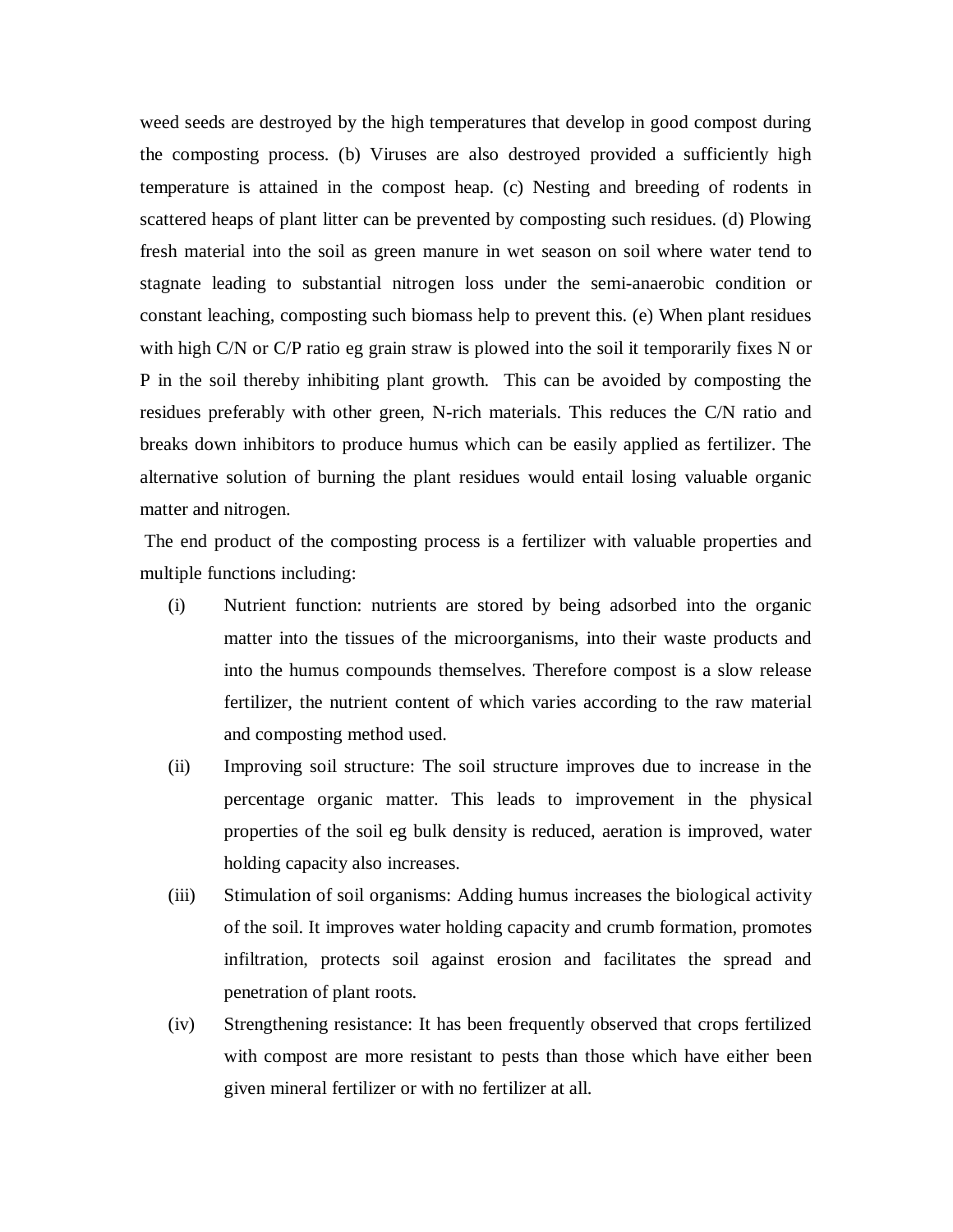- (v) Compost is a fertilizer made from renewable resources which can be produced by farmers themselves.
- (vi) Composting offers a means of ensuring long-term soil fertility without the need for external inputs. Unlike other fertilizers which have only short-term effects, if applied regularly over many years it can improve the long-term productivity of the soil.

### **Principles of Composting:**

### **Organisms:**

The composting process may be seen as a series of attacks on original structure of organic materials by different groups of microorganisms. Bacterial, fungi, earthworms, isopods, millipedes and snails are usually the early arrivals these gradually give way to protozoa, springtails, mites etc. At the final stages beetles, centipedes, ants and predator mites increase in numbers. Microorganisms play leading role in the decomposition process the larger organisms are particularly active in physical decomposition i.e breaking down the material into smaller particles. To ensure the success of the composting process optimal conditions must be created for the microorganisms. The food supply, air, moisture, warmth and pH of the environment should be as favourable as possible.

### **Materials:**

All organic matter (plants, refuse, paper etc) is suitable for composting, however, human excreta and feaces from carnivores require separate treatment as extra precautions must be taken to ensure adequate sanitation. Organic matter is food for microorganisms providing them with energy and nutrients for growth and reproduction. Starches, soluble sugars, carbohydrates and amino acids are readily available and can be processed rapidly microbiologically by oxidation to  $CO<sub>2</sub>$  while producing heat. On the other hand, cellulose and lignin are highly resistant to decomposition and must first be broken down by enzymes. The higher the proportion of such non-readily available matter, the slower the decomposition process. Nitrogen is the most important nutrient in the composting process. If the material to be composted contains enough nitrogen, sufficient amounts of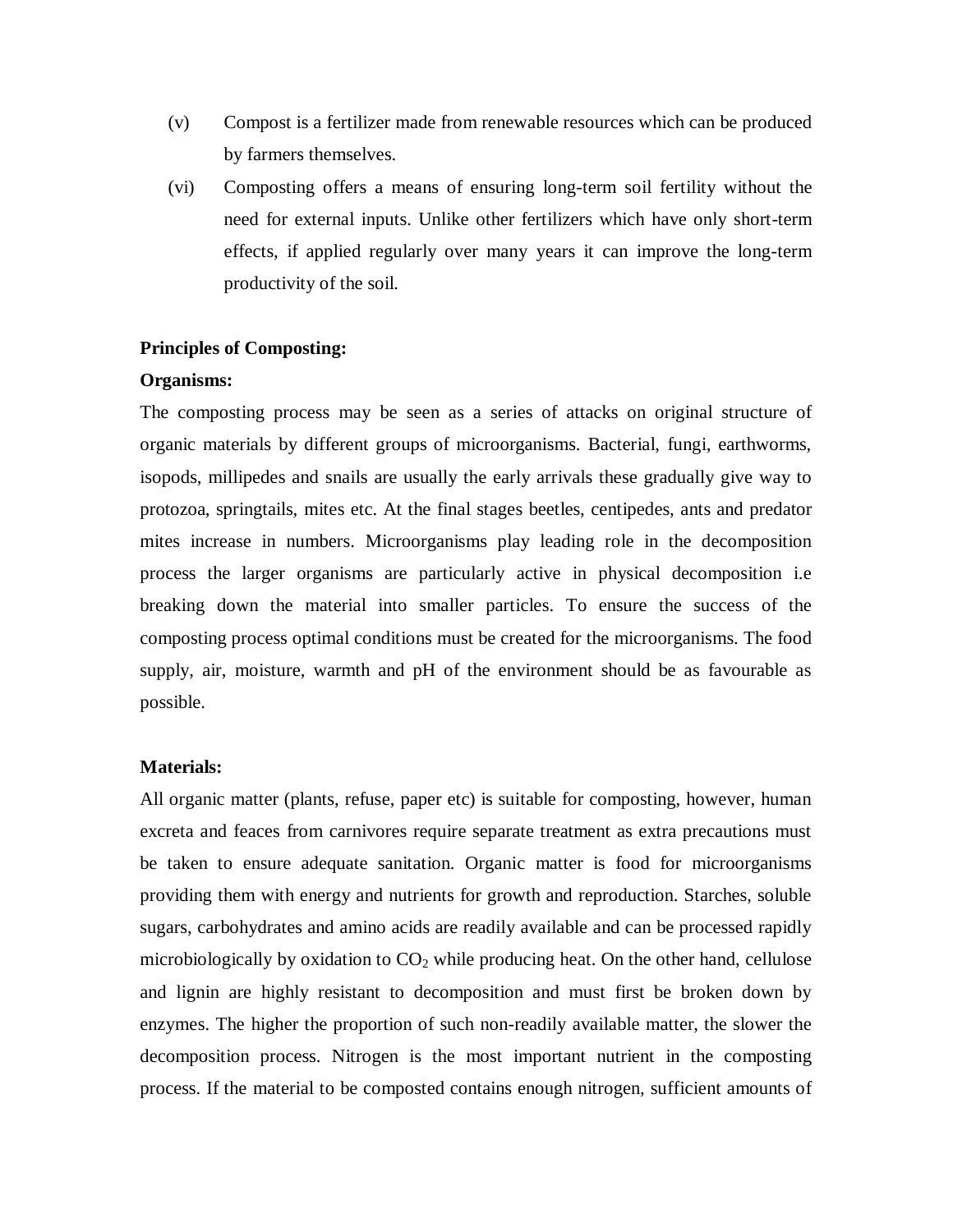other nutrients needed by microorganisms are usually present. The C/N ratio of compost mixture should ideally be around 30:1. Composting plant residues with animal dung help to achieve a composition with low C/N ratio, accelerates the composting process and improves the quality of compost. Different types of materials from various sources compost better than homogenous materials. The better the materials are mixed, the better the compost. All materials must be chopped into 5-12cm lengths to increase the surface area.

#### **Water:**

For a compost to flourish, it must contain water to enable its fungi and bacteria population to develop. The process of decay stops if the water content falls to 12-15% and in some cases water content as high as 40-45% may limit the compost's development, ideally, compost should contain between 50 and 60% water. Higher moisture content will produce anaerobic condition. As a practical indicator the compost should look like a squeezed sponge. Therefore composting material should be thoroughly watered at the onset, this is best done while adding the materials, after adding it and the next morning.

### **Ventilation:**

The compost needs good ventilation so that oxygen can enter and  $CO<sub>2</sub>$  can escape. If the compost does not get enough air it will revert to rot or silage while too much ventilation may cause it to dry out. Steps are usually taken to improve ventilation around and within the compost. To allow for good air circulation within the compost, it is turned at frequent intervals.

#### **Temperature:**

A satisfactory temperature is the best indication of a successful composting. If a compost heap has been correctly built it goes through several temperature phases. The temperature climbs sharply at first reaching a temperature of  $60-70^{\circ}$  in 1-3 days. The temperature continues at this level for about a day and drops slowly. The conversion processes are most efficient during the hot phase. Most agents of disease and weed seeds are destroyed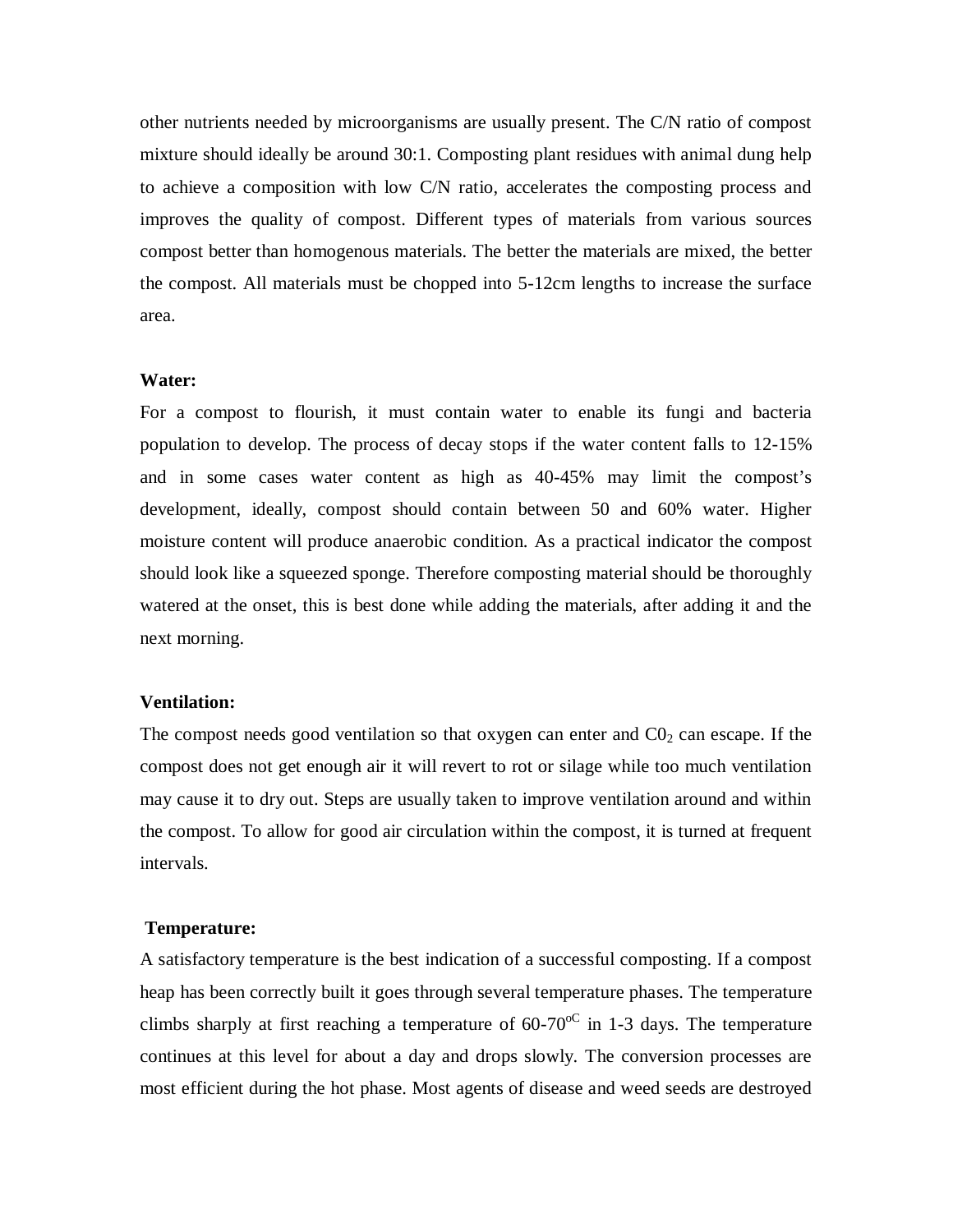during this hot phase. To ensure a temperature increase compost heap should consist of several layers, the size of the compost should measure at least 1 cubic meter. The composting material should be turned when the compost is cold then round of temperature rise occur.

# **pH:**

It has been suggested that ashes, gypsum or lime should be worked into each layer. If used this materials should be sprinkled very thinly over each layer.

### **Indicators of a successful composting:**

- (i) Temperature rise should occur between 24-48 hrs into the composting process, the temperature peaks by 42-72 hrs and remain constant for a few days before a gradual reduction up to 14-21days.
- (ii) Reduction in size of the composting materials, at the end of the process there is at least 1/3 reduction of the initial biomass.
- (iii) Drops of water will be observed under the covering polythene indicating that the organisms involved are metabolically active.

### **References**

Carroll, C., Halpin, M., Burger, P., Bell, K., Sallawaay, M.M. and Yule, D.F. 1997. The effect of crop type, crop rotation and tillage practices on runoff and soil loss on a Vertisol in central Queensland. Australia Journal of Soil Research. 35: 925-939.

Huang, M., Shao, M., Zhang, L. and Li, Y 2003. Water use efficiency and sustainability of different long-term crop rotation systems in the Loess Plateau of China. Soil and Tillage Research 72: 95-104.

Loch, R.J and Foley, J.L 1994. Measurement of Aggregate Breakdown under rain: comparison with tests of water stability and relationships with field measurements of infiltration. Australian Journal of Soil Research. 32: 701-720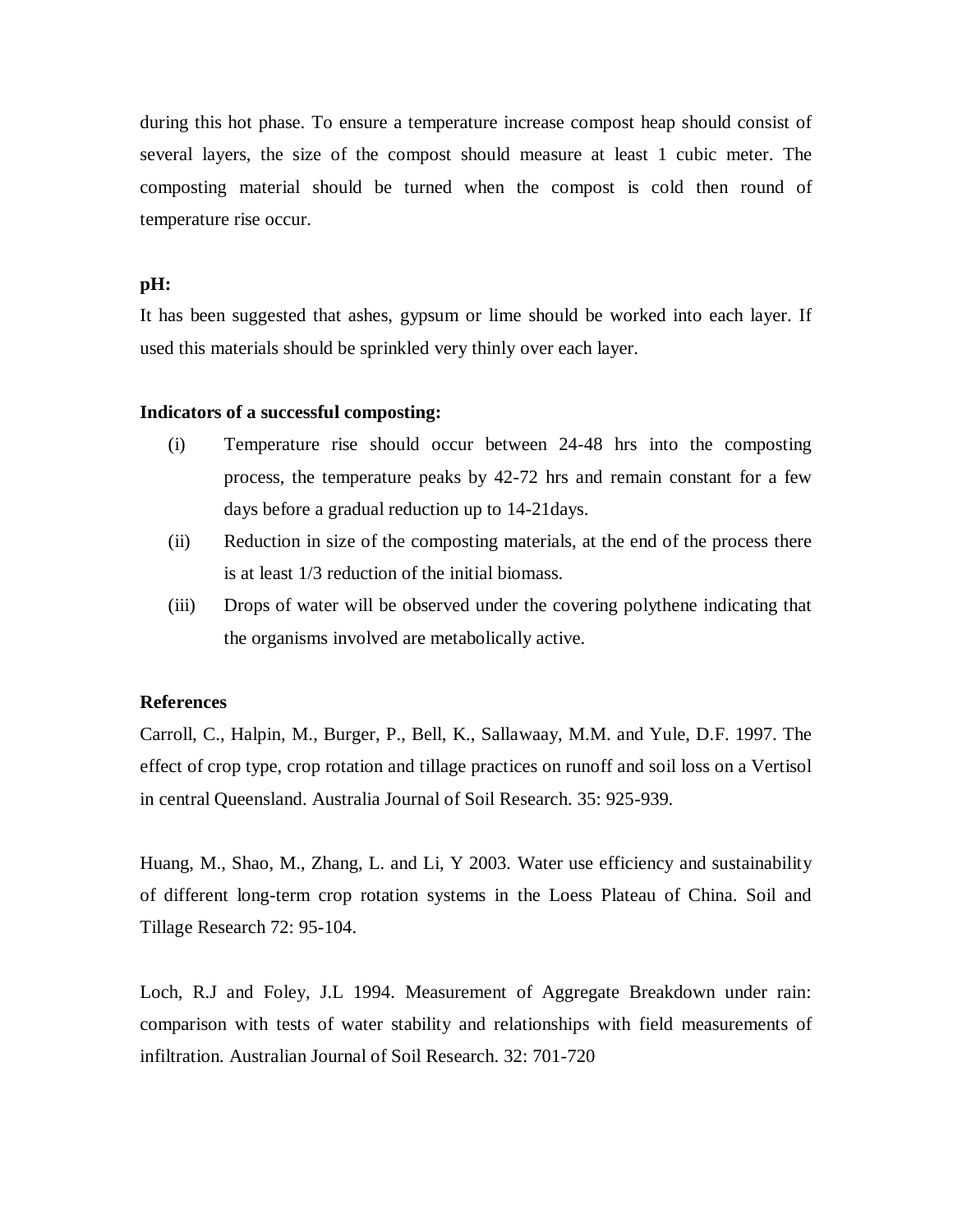Unger, P.W. and McCalla, T.M. 1980. Conservation Tillage Systems. Advances in Agronomy. 33: 2-53.

#### **ORGANIC PEST MANAEMENT**

Organic pest management discourages the use of chemicals in controlling pest. Anything done on organic agriculture helps in the management of pests and diseases control.

Organic agriculture saves the use of money for health reasons. Organic agriculture don't destroy, they keep anything that mimic the natural system e.g Wall gecko, toad, spider etc are very useful in organic system. The populations of this organism are enhanced for their better growth and productivity.

Organic system is supposed to give better yield, while it is not so traditional farming. Soil fertility is destroyed in traditional system while organic systems enhance soil fertility. Organic system is not conscious about pests and disease management but what to do to enhance them. Organic pest management (OPM) emphasizes on improved biodiversity. In organic crop production system, Organic Pest and Disease Management is essentially concerned with the knowledge and understanding of the reason why plants are threatened by pest organism. On this basis, a local organic pest method or strategy are embarked upon to correct or minimize the underlying factor towards reducing the overall effect of organisms on the crop.

In organic system, it is important to look at pests and diseases in a balanced way, i.e, you must accept or recognise that you have to share your crop with some of these organisms. You must not think about the pests alone but also the condition of the grain.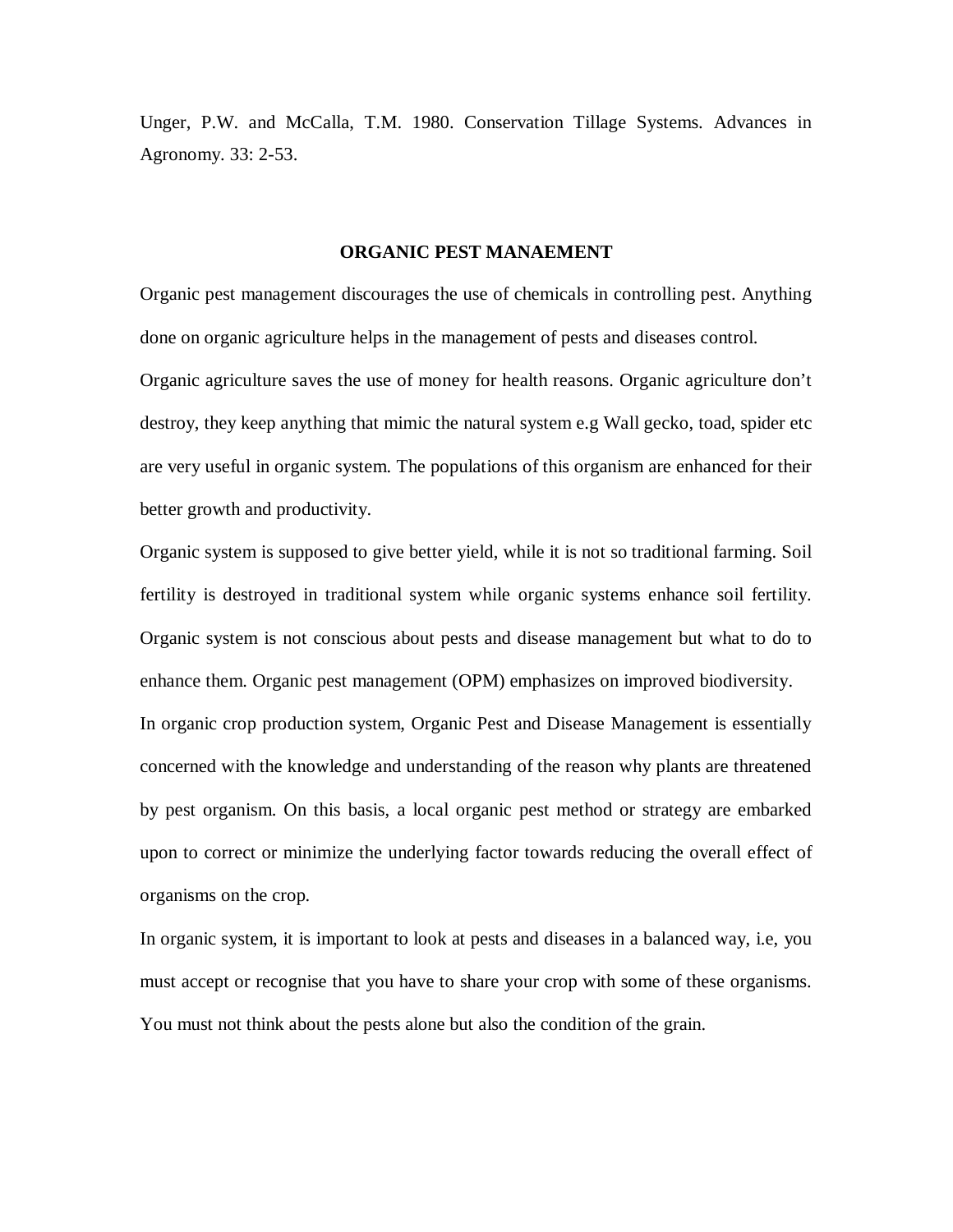OPM is not just about excluding or avoiding the use of synthetic pesticide and chemicals, it is not just about botanical or plant extracts but rather, it is a wholistic approach and ecological concept that ensures that nothing is wasted on the farm. The implication here is that OPM is based on waste recycling that enhanced bio-diversity. Consequently, in a standard organic farm, pest control is not a priority. Organic farmers do not bother themselves about pests and diseases because organic pesticides are effective against them since organic crop appears to be:

- More resistant or tolerant
- Vigorous
- Low insoluble N and AA
- Thicker cell wall

### **Practical Tips**

1. In organic system, we tolerate higher densities of weeds because:

- a. Conserve/encourage rare species
- b. Encourage host to beneficial organism or natural organisms
- c. Serve as trap for pests and diseases

2. **Tolerant**: You can also tolerate a few pest because it is an essential part of organic system that serve as natural means that pest and crop of other organisms exist harmoniously in a healthy ecosystem. Therefore, in a well established farm, pest exists but not at a disastrous magnitude. Pest must be allowed to take a little of our crop but the rule of thumb is to grow healthy and vigorous plant that cannot be completely destroyed by the pest.